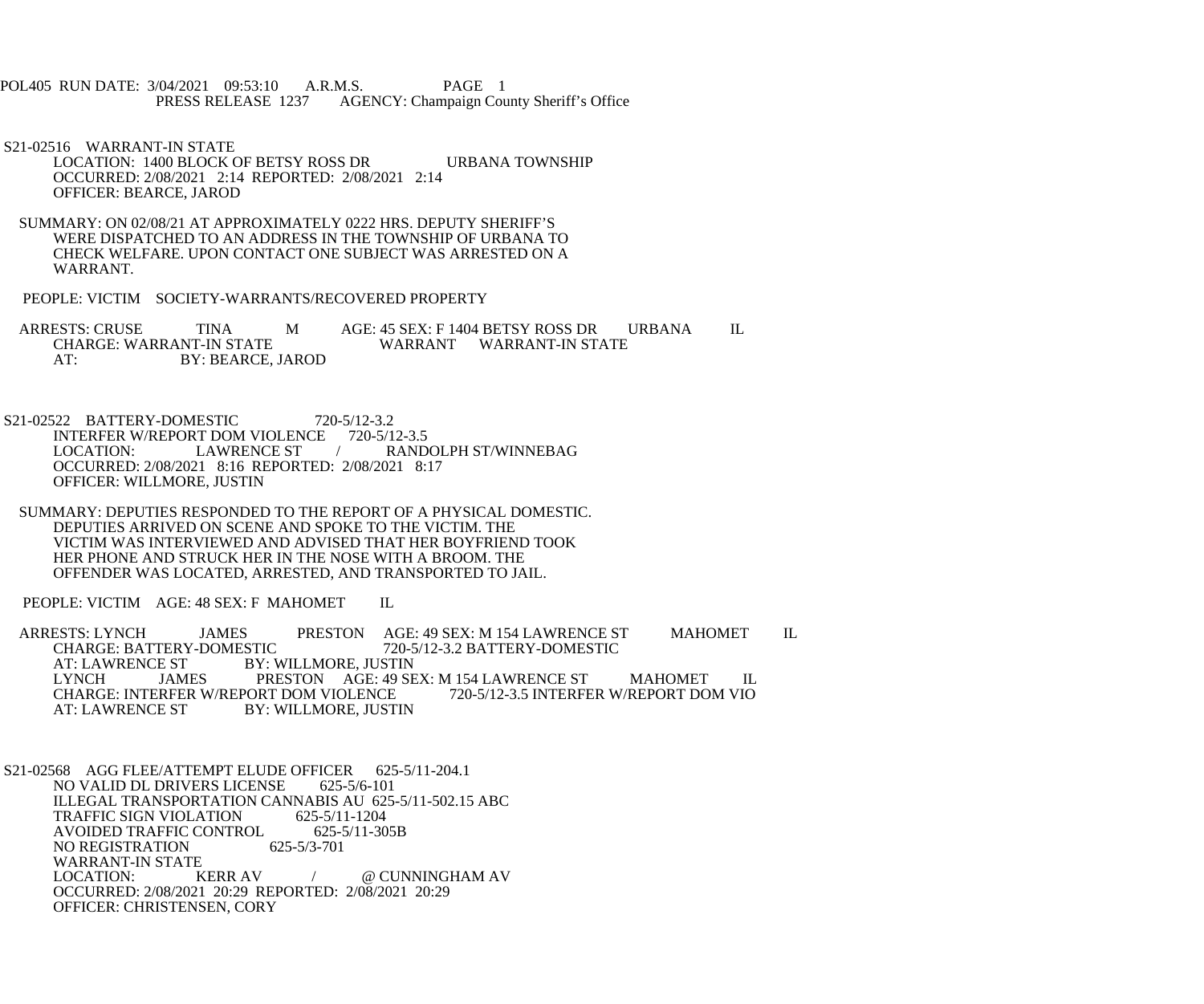POL405 RUN DATE: 3/04/2021 09:53:10 A.R.M.S. PAGE 2<br>PRESS RELEASE 1237 AGENCY: Champaign Cou AGENCY: Champaign County Sheriff's Office

 SUMMARY: VEHICLE FLED FROM A TRAFFIC STOP IN URBANA IL. DEPUTIES PURSUED THE VEHICLE AND LATER TERMINATED THE PURSUIT DUE TO THE FLEEING VEHICLE TRAVELING AT A HIGH RATE OF SPEED. DEPUTIES FOLLOWED THE VEHICLE FROM A SAFE DISTANCE, LOCATING THE VEHICLE PARKED AND OCCUPIED IN CHAMPAIGN IL. A FEMALE DRIVER WAS LOCATED INSIDE OF THE VEHICLE AND PLACED UNDER ARREST. THE DRIVER ADMITTED TO FLEEING FROM DEPUTIES DUE TO HER KNOWLEDGE OF NOT POSSESSING A VALID IL DL AND HAVING TWO ACTIVE WARRANTS. THE DRIVER WAS TRANSPORTED TO THE CCSO SATELLITE JAIL FOR AGGRAVATED FLEEING/ATTEMPTING TO ELUDE A POLICE OFFICER AND THE TWO ACTIVE ARREST WARRANTS.

## PEOPLE: VICTIM SOCIETY

ARRESTS: JOHNS YOLANDA NICOLE AGE: 26 SEX: F 1404 SILVER #24 URBANA IL CHARGE: AGG FLEE/ATTEMPT ELUDE OF CHARGE: AGG FLEE/ATTEMPT ELUDE OFFICER 62<br>AT: SIXTH ST/BRADLEY AV BY: CHRISTENSEN, CORY AT: SIXTH ST/BRADLEY AV<br>JOHNS YOLANDA NICOLE AGE: 26 SEX: F 1404 SILVER #24 URBANA IL<br>ERS LICENSE 625-5/6-101 NO VALID DL DRIVERS LICEN CHARGE: NO VALID DL DRIVERS LICENSE 625-5/67 F. SIXTH ST/BRADLEY AV BY: CHRISTENSEN, CORY AT: SIXTH ST/BRADLEY AV JOHNS YOLANDA NICOLE AGE: 26 SEX: F 1404 SILVER #24 URBANA IL CHARGE: ILLEGAL TRANSPORTATION CANNABIS AU<br>AT: SIXTH ST/BRADLEY AV BY: CHRISTENSEN, CO. AT: SIXTH ST/BRADLEY AV BY: CHRISTENSEN, CORY<br>JOHNS YOLANDA NICOLE AGE: 26 SEX: F 1 JOHNS YOLANDA NICOLE AGE: 26 SEX: F 1404 SILVER #24 URBANA IL<br>CHARGE: TRAFFIC SIGN VIOLATION 625-5/11-120 TRAFFIC SIGN VIOLATION TION 625-5/11-120 TRAFFIC SIGN VIOLATION BY: CHRISTENSEN, CORY AT: SIXTH ST/BRADLEY AV<br>JOHNS YOLANDA JOHNS YOLANDA NICOLE AGE: 26 SEX: F 1404 SILVER #24 URBANA IL CHARGE: AVOIDED TRAFFIC CONTROL CHARGE: AVOIDED TRAFFIC CONTROL 625-5/11-305 AVOIDED TRAFFIC CONTROL<br>AT: SIXTH ST/BRADLEY AV BY: CHRISTENSEN. CORY BRADLEY AV BY: CHRISTENSEN, CORY<br>YOLANDA NICOLE AGE: 26 SEX: F 1 JOHNS YOLANDA NICOLE AGE: 26 SEX: F 1404 SILVER #24 URBANA IL CHARGE: NO REGISTRATION 625-5/3-701 NO REGISTRATION 625-5/3-701 NO REGISTRATION BY: CHRISTENSEN, CORY AT: SIXTH ST/BRADLEY AV<br>JOHNS YOLANDA NICOLE AGE: 26 SEX: F 1404 SILVER #24 URBANA IL WARRANT WARRANT-IN STATE CHARGE: WARRANT-IN STATE WARRANT<br>AT: SIXTH ST/BRADLEY AV BY: CHRISTENSEN, CORY AT: SIXTH ST/BRADLEY AV

 S21-02619 WARRANT-IN STATE LOCATION: 00 BLOCK OF MAIN ST E URBANA OCCURRED: 2/09/2021 9:40 REPORTED: 2/09/2021 9:40 OFFICER: REIFSTECK,AMANDA

## SUMMARY: WARRANT ARREST IN THE CHAMPAIGN COUNTY COURTHOUSE.

PEOPLE: VICTIM SOCIETY-WARRANTS/RECOVERED PROPERTY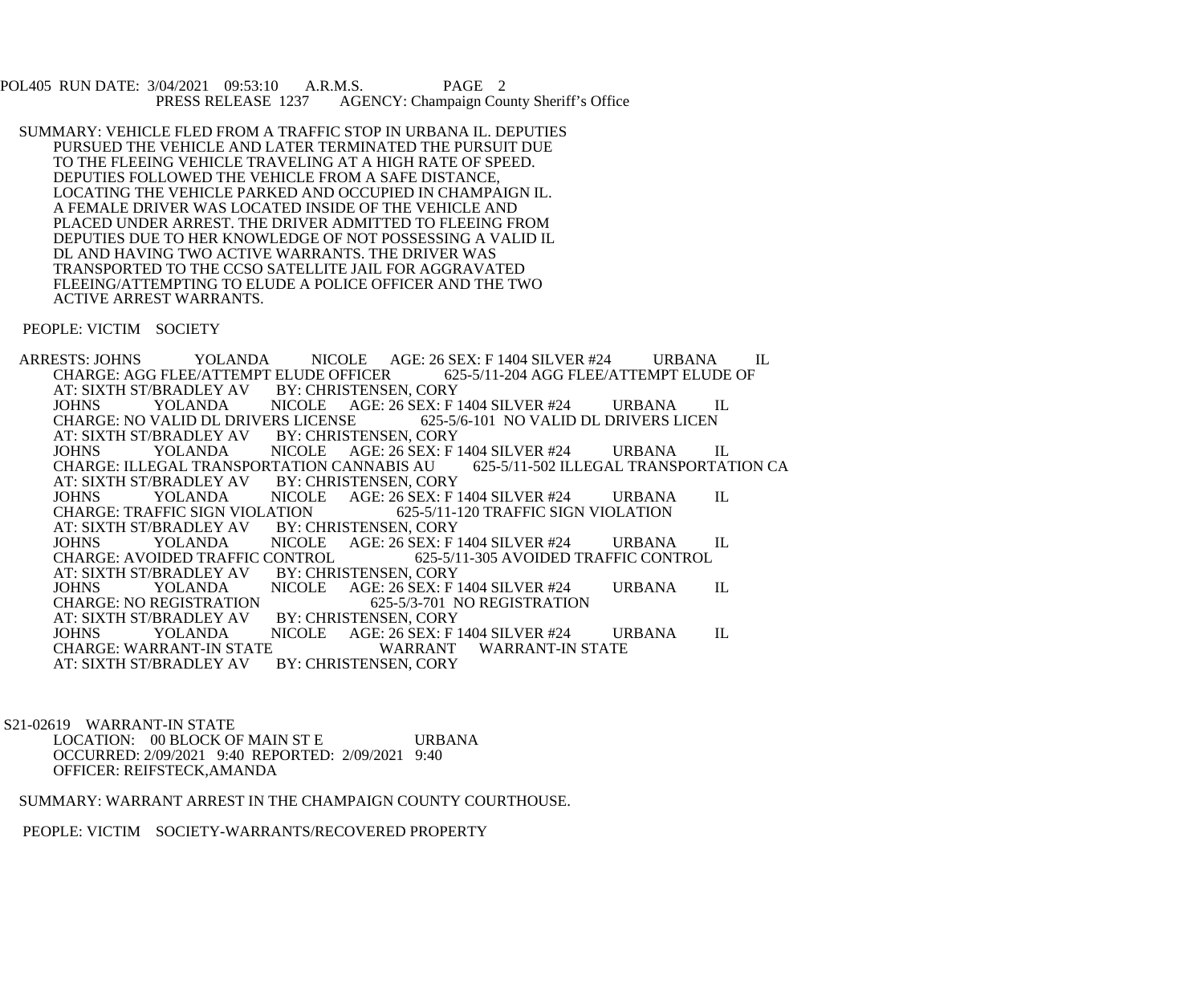POL405 RUN DATE: 3/04/2021 09:53:10 A.R.M.S. PAGE 3<br>PRESS RELEASE 1237 AGENCY: Champaign Cou AGENCY: Champaign County Sheriff's Office

ARRESTS: PETTIS TYRELL R AGE: 19 SEX: M 1008 E KERR APT #201 URBANA IL CHARGE: WARRANT-IN STATE CHARGE: WARRANT-IN STATE WARRANT WARRANT-IN STATE<br>AT: 101 E MAIN ST BY: REIFSTECK.AMANDA HAMMEL. CHRIS BY: REIFSTECK,AMANDA

- S21-02709 ROBBERY 720-5/18-1(A) ATTEMPT LOCATION: 1500 BLOCK OF ANTHONY W CHAMPAIGN OCCURRED: 2/09/2021 19:15 REPORTED: 2/10/2021 12:30 OFFICER: BIALESCHKI, DOUG
- SUMMARY: R-P WAS VICTIM OF ATTEMPTED ROBBERY ON 02/09/21 AND REPORTED IT TO STORE EMPLOYEES, WHO REPORTED IT TO POLICE. THE R-P LEFT PRIOR TO POLICE ARRIVAL. THE R-P CONTACTED THE BUSINESS THE FOLLOWING DAY, GOT SURVEILLANCE FOOTAGE AND TOOK IT TO THE CHAMPAIGN POLICE DEPT. WHERE I WAS DISPATCHED TO FOLLOW UP.

 OFFENDER SEX: RACE: HEIGHT: 000 WEIGHT: 000 HAIR: EYES: VICTIM AGE: 29 SEX: F CHAMPAIGN IL

 S21-02744 OTHER TROUBLE/INFO RPT LOCATION: 00 BLOCK OF WINDSOR RD W CHAMPAIGN TOWNSHIP OCCURRED: 2/10/2021 15:00 REPORTED: 2/10/2021 17:50 OFFICER: BEARCE, JAROD

 SUMMARY: ON 2/10/21 DEPUTY SHERIFF'S WERE DISPATCHED TO A CALL OF A THEFT IN THE TOWNSHIP OF CHAMPAIGN. UPON INVESTIGATION A SUSPECT WAS QUESTIONED. THE PHONE WAS RECOVERED AND RETURNED.

PROPERTY: STOLEN 1 CELLULAR PHONE

 OFFENDER AGE: 20 SEX: F VICTIM AGE: 63 SEX: F CHAMPAIGN IL

- S21-03643 DECEPTIVE PRACTICES 720-5/17-1<br>LOCATION: ROLLING HILLS DR MALLARD DR/PHEASANT OCCURRED: 2/23/2021 18:47 REPORTED: 2/23/2021 18:47 OFFICER: WILLMORE, JUSTIN
- SUMMARY: ON FEBRUARY 23,2021, CHAMPAIGN COUNTY DEPUTIES RESPONDED TO A DECEPTIVE PRACTICE REPORT IN MAHOMET TOWNSHIP. METCAD ADVISED THAT A FOREIGN EXCHANGE STUDENT THE RP WAS HOSTING WAS SCAMMED OUT OF \$1,500 USC. UPON SPEAKING TO THE VICTIM, IT WAS DETERMINED THAT SHE PURCHASED AND SENT MULTIPLE TARGET GIFT CARDS TO AN UNKNOWN OFFENDER CLAIMING TO BE FROM THE IMMIGRATION AND CUSTOM ENFORCEMENT. THERE IS NO SUSPECT INFORMATION AT THIS TIME. NOTHING FURTHER TO REPORT.